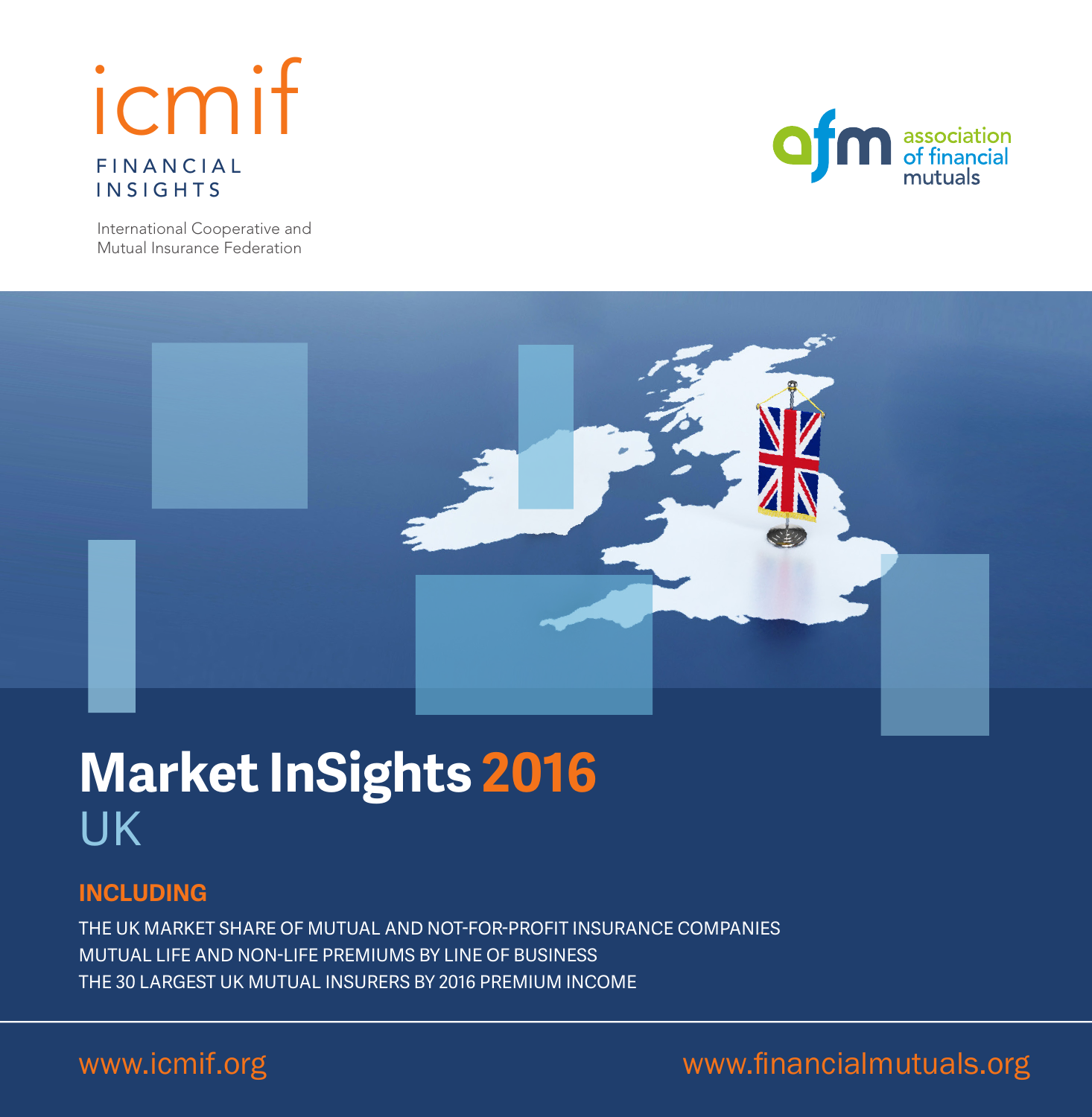

Andy Chapman AFM Chair and CEO, The Exeter

## **Foreword**

There were lots of things to distract UK insurers from writing new business in 2016. The EU referendum in June will have enormous implications for the future, though in fact the more significant consequences in the short term were the deterioration in the exchange rate. Whilst Brexit will, in time, result in UK laws being set in Westminster rather than Brussels, the investment UK insurers and regulators have made in implementing Solvency II, which came to fruition in 2016, is unlikely to change any time soon.

Meanwhile, an austerity government and significant increases in Insurance Premium Tax (now amongst the highest in Europe) as well as changes to discount rates on insurance settlements meant that the UK environment, particularly for non-life insurers, was hardly benign.

So the results in the latest *Market InSights UK* report prove how resilient the UK mutual insurance sector is now. In the last 10 years, while the UK insurance market has lost GBP 1 in every GBP 6 of premium income, amongst mutuals, we have grown premiums by two-thirds.

Amongst AFM members, the main engine of growth in recent years has been healthcare, where the role of the sector in complementing the National Health Service (NHS) has become increasingly important. More generally, the phenomenal growth in protection and pension business of Royal London, the UK's largest mutual, now makes it a serious competitor to our PLC-dominated market.

The sector continues to promote its consumer-focused credentials, and is lobbying for rule changes that level the playing field and help maintain our impressive recent growth.

### Figure 1 **UK premium growth (2007-2016)**



## **UK market summary**

Uncertainty resulting from political and regulatory change in 2016 characterised a turbulent year in general for the UK insurance sector. Despite being a challenging year, the total UK insurance market continued to grow, increasing by 4.3% in 2016 (2015: +5.1%). The previous two years were the strongest in terms of annual growth since the onset of the global financial crisis, although this growth not enough to offset the large drop in premium volumes between 2008 and 2010. As a result, the UK insurance market experienced an overall decline of 17% in premium income levels between 2007 and 2016.

In contrast, aggregate premiums of UK mutual and not-for-profit (hereafter referred to as "mutual") insurers were more than two-thirds greater in 2016 compared to 2007 (see Figure 1). This was the equivalent to a compound annual growth rate (CAGR) of 5.9%, almost eight percentage points above of the total market average (-2.0%) since 2007.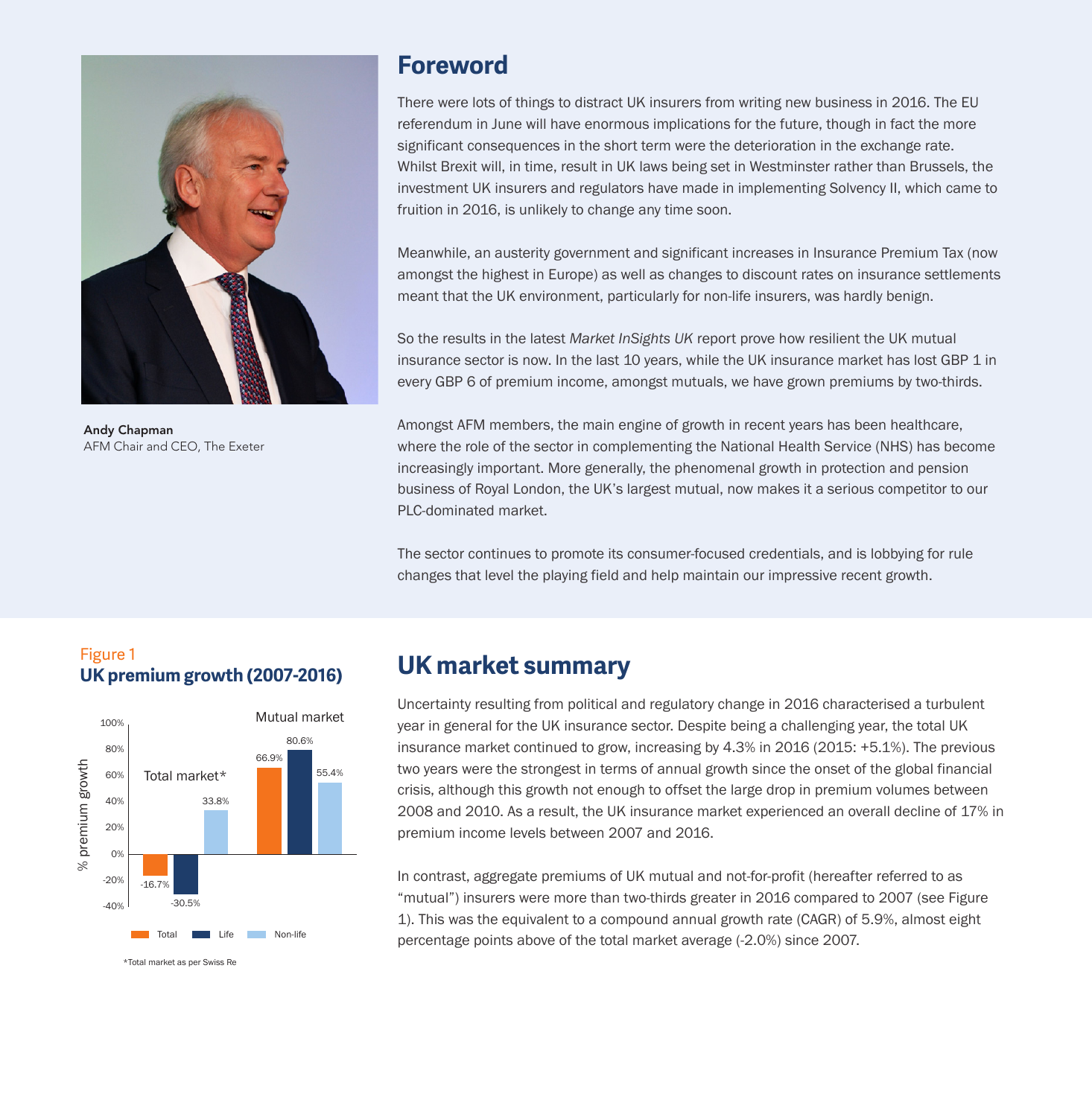## **UK mutual market summary**

There were approximately 100 mutual<sup>1</sup> insurers active in the UK insurance market in 2016. These insurance companies collectively employed more than 27,000 people and served over 30 million members (or policyholders). The majority of the UK's oldest insurers still operating today are mutual (mostly friendly society) insurers, as many have been writing business and serving their members for over 150 years.

In 2016, the UK mutual sector reported a post-crisis record level of insurance premiums of GBP 19.6 billion. This represented an increase of 9.7% from the previous year (2015: GBP 17.8 billion) and was the second successive year of growth of more than 9%. Impressively, mutual growth in 2015 and 2016 exceeded renewed growth rates in the total market by four and five percentages points respectively. 2016 was the eighth year since 2007 that the mutual sector registered a positive top-line growth (the only year of contraction was in 2013), and annual premium growth had outpaced the total market in six of the previous nine years.

As a result of mutual growth exceeding the average market growth since the onset of the financial crisis, the mutual sector's share of the total UK market increased from 4.4% in 2007 to 8.7% in 2016, its highest level since the 1990s (see Figure 2). Strong growth of the mutual sector in the previous three years resulted in a gain of more than a percentage point since 2013 (7.6%), although the majority of the mutual sector's recent growth in market share can be attributed to the early years of the crisis, where it gained a further three-and-half percentage points of the UK market in the three-year period between 2007 (4.4%) and 2010 (8.0%).

### **The UK mutual insurance sector in 2016**

**GBP 19.6 billion in premium income**

- **8.7% share of the UK market**
- **GBP 167.0 billion in assets**
- **27,300 people employed by mutual insurers**

**30.7 million policyholders/ members served**

#### Figure 2 **UK mutual premiums and market share**



<sup>1</sup> Includes mutual insurance companies, not-for-profit insurers, friendly societies, cooperative insurers, discretionary mutuals, and also limited companies majority-owned by mutual, cooperative, charitable or non-proft organisations (UK and foreign-based).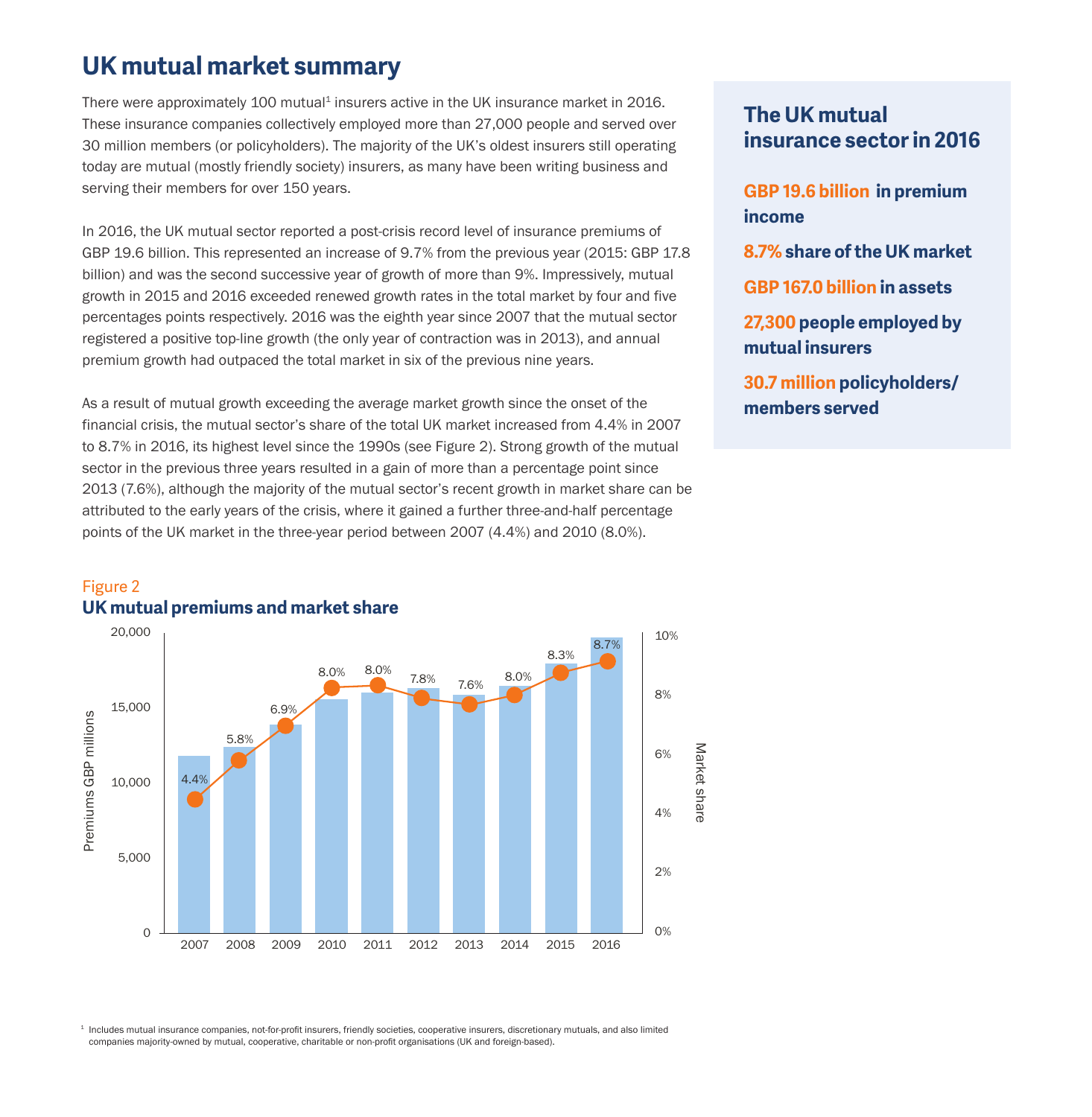## **Mutual life and non-life2 business**

The total life market in the UK continued to grow in 2016 (+3.0%), albeit at a slower rate than in the previous year (2015: +4.3%), which was the strongest year of growth since before the crisis. Despite these two years of premium expansion and six years of positive growth in the seven-year period since 2010, overall business volumes in 2016 were 31% less than pre-crisis (2007) levels, primarily due to a sizeable decline in life insurance sales between 2008 and 2010.

In the mutual sector, life business volumes have surged since 2013. Premium growth in 2016 was 17%, the third consecutive year of double-digit growth (2015: +15.1%; 2014: +11.0%). Aggregate premium volumes of mutual life insurers were 81% greater in 2016 (GBP 9.7 billion) compared to 2007 levels, equivalent to a CAGR of 6.8% during this period; more than 10 percentage points ahead of the total market CAGR of -4.0%. As a result, the mutual sector's share of the total UK market increased from 2.5% in 2007 to 6.6% in 2016 (see Figure 3), including an gain of two percentage points over the previous three years (from 4.6% in 2013).

In the UK non-life market, growth rates in 2016 improved to 7.0% from 6.7% in 2015. In comparison with the life market, non-life business has performed far better since the crisis. There was only one year of annual premium decline since 2007 resulting in an overall growth of just over a third (33.8%) and CAGR of 3.3% over the nine-year period.

Mutual insurers reported a second year of moderate growth in 2016, increasing by 3.4% to GBP 9.9 billion (following 4.3% growth in 2015). Premium volumes grew by a total of 55% since 2007 (CAGR of 5.0%), largely due to double-digit expansion in 2009 and 2010. However, mutual business growth was flat in the period between 2011 and 2014. Non-life premium growth of the mutual sector was also less than the market average in 2016 for the fifth consecutive year, resulting in a year-on-year loss in market share from a post-crisis peak in 2011 (14.2%). Despite this, non-life market share in 2016 of 12.8% remained higher compared to 2007's share (11.1%).

#### Figure 3 **Mutual life and non-life premiums and market share**



<sup>2</sup> "Life business" refers to life protection, pension and annuities, investment and savings, and income protection policies. "Non-life" business refers to all general insurance, including health insurance.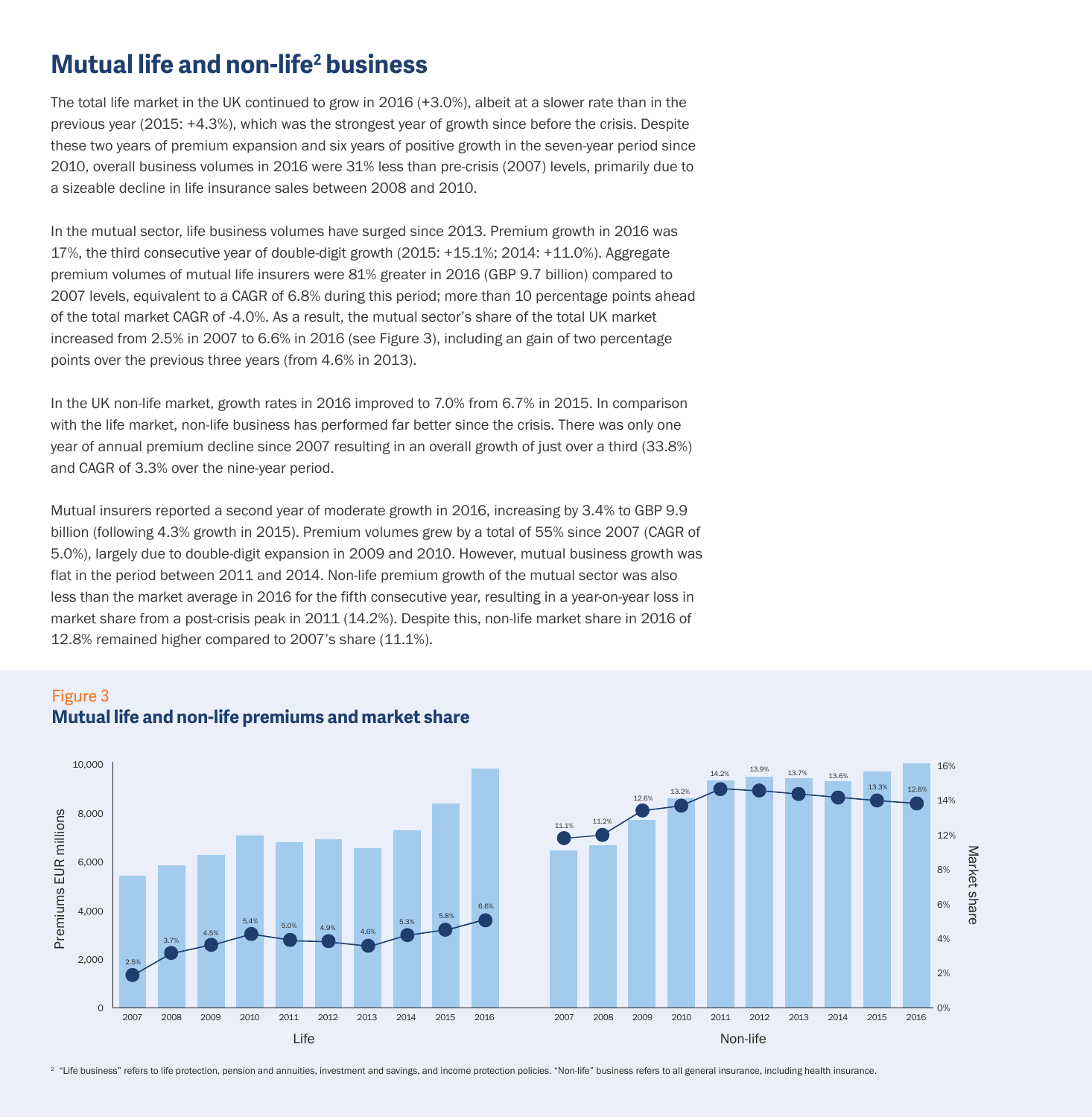Investment and savings policies accounted for the majority (72%) of UK mutual life business written in 2016 (see Figure 4). This line of business has grown rapidly for UK mutuals insurers in recent years, recording an annual increase of more 20% in each of the previous three years. Premiums from non-participating investments contracts were the main contributor to this growth. As a result, the proportion of mutual life insurers' business derived in investments/savings products has risen over this period, up from 55% in 2013.

Traditional life insurance (or protection) sales contributed 22% of mutual life premiums in 2016. Business growth accelerated to 5.1% in 2016 after stagnating in the previous year. However, due to the strong growth in investment business, the share of life contracts in mutuals' collective portfolio has fallen from 28% in 2015.

There was a renewed growth in pension products in 2016 (+7.0%) following two years of sharp decreases resulting from pension reforms impacting the whole of the UK market. Despite the rebound in premium levels, the drop in business in 2015 and 2014 plus robust growth in other life products saw the contribution of pension business to total mutual decrease to 6% in 2016 from 15% in 2013 The remaining 1.2% of mutual life premiums were written in other life insurance products, including income protection policies.

In the non-life sector, motor insurance replaced property as the largest line of mutual business in 2016 (see Figure 5). Combined, both lines of business represented two-thirds of mutuals' total non-life premiums. Motor lines grew by 11% in 2016, although property business fell by 2.6%. As a result, the contribution to total mutual non-life premiums for motor business grew to 35% (from 32% in 2015), but dropped to 32% (from 34%) in property lines.

Just over 11% of mutual insurers' non-life premiums were from health insurance policies in 2016. This had fallen from 13% in the previous year and just below 15% in 2014 due to two years of negative premium development; much of this can be attributed to Simplyhealth's sale of its private medical business in 2015.

In other business lines, accident and liability products made up 15% of mutuals' non-life portfolio in 2016. Premium levels grew by 6.7% from the previous year. The remaining 7% of mutuals' business came from other miscellaneous non-life insurance products.

#### Figure 4 **Mutual life premiums by line of business (2016)**



#### Figure 5 **Mutual non-life premiums by line of business (2016)**

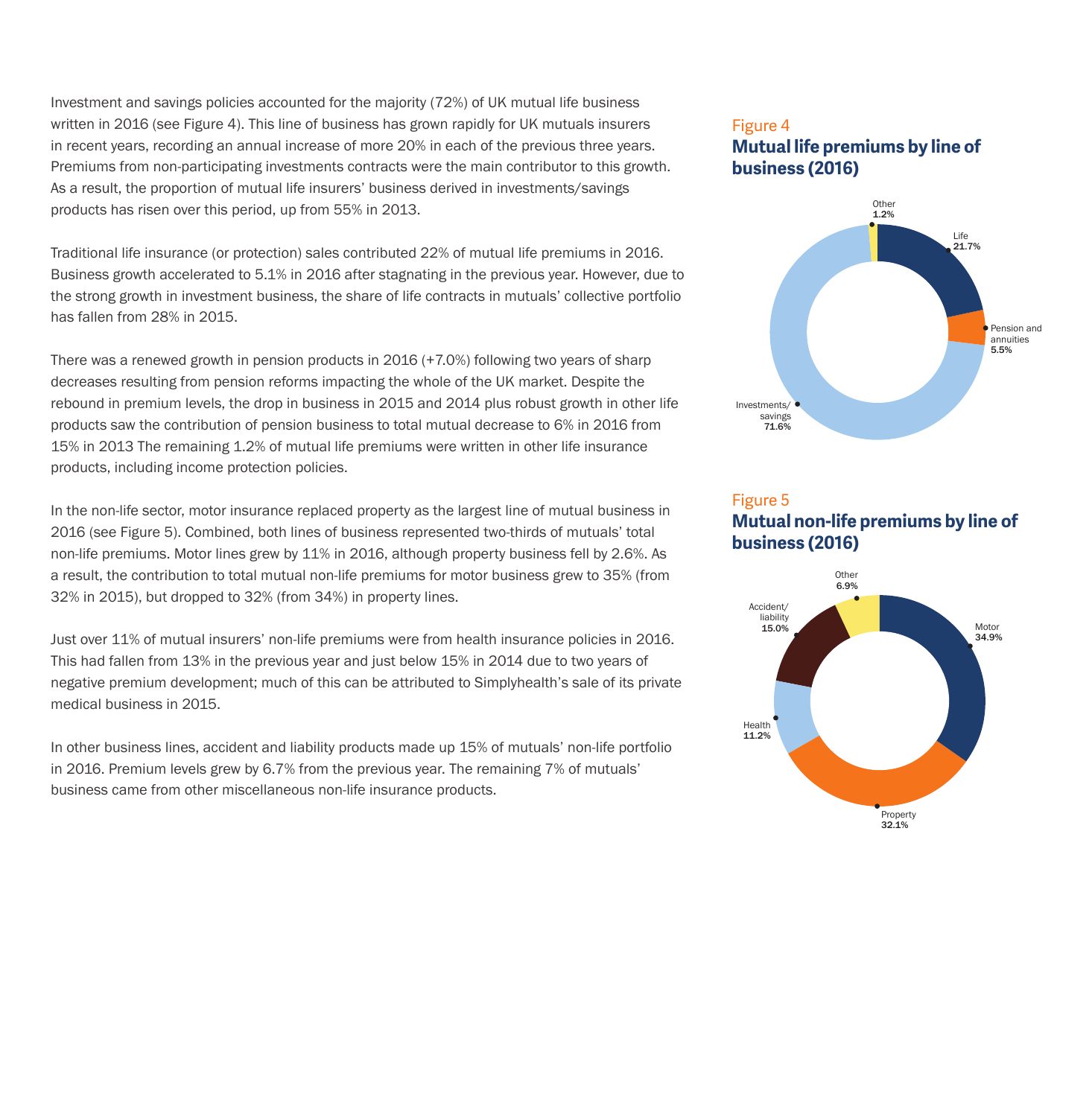### Figure 6 **The 30 largest UK insurers in 2016**

|                | Rank Company                      | Gross written premiums (GBP '000) |           |           | % growth   |
|----------------|-----------------------------------|-----------------------------------|-----------|-----------|------------|
|                |                                   | 2016                              | 2015      | 2014      | 2015-2016* |
| $\mathbf{1}$   | Royal London <sup>(1)</sup>       | 6,815,000                         | 5,550,000 | 4,740,000 | $+22.8%$   |
| $\overline{2}$ | $LV=(1)$                          | 3,234,000                         | 2,979,000 | 2,633,000 | $+8.6%$    |
| 3              | <b>NFU Mutual</b>                 | 1,558,000                         | 1,536,000 | 1,428,000 | $+1.4%$    |
| 4              | Liberty Mutual <sup>(2)</sup>     | 938,545                           | 938,545   | 820,404   | $+0.0%$    |
| 5              | Covea Insurance <sup>(2)</sup>    | 666,306                           | 529,128   | 444,995   | $+25.9%$   |
| 6              | $FM$ Global <sup>(2)</sup>        | 606,158                           | 565,710   | 683,898   | $+7.1%$    |
| 7              | The Co-operative Insurance        | 480,900                           | 424,300   | 365,200   | $+13.3%$   |
| 8              | <b>Medical Protection Society</b> | 423,929                           | 423,929   | 390,461   | $+0.0%$    |
| 9              | $W$ esleyan $(1)$                 | 322,500                           | 317,600   | 316,200   | $+1.5%$    |
| 10             | <b>Ecclesiastical</b>             | 310,138                           | 308,199   | 328,797   | $+0.6%$    |
| 11             | Simplyhealth                      | 256,400                           | 378,700   | 384,100   | $-32.3%$   |
| 12             | Foresters Life <sup>(1)</sup>     | 209,912                           | 211,163   | 215,471   | $-0.6%$    |
| 13             | OneFamily <sup>(1)</sup> (3)      | 194,310                           | 186,594   | 248,944   | $+4.1%$    |
| 14             | <b>Police Mutual</b>              | 140,313                           | 126,529   | 119,859   | $+10.9%$   |
| 15             | <b>WPA</b>                        | 108,004                           | 107,784   | 107,769   | $+0.2%$    |
| 16             | <b>MDDUS</b>                      | 93,877                            | 82,300    | 70,723    | $+14.1%$   |
| 17             | <b>Benenden</b>                   | 89,117                            | 87,576    | 85,566    | $+1.8%$    |
| 18             | $USAA^{(2)}$                      | 83,558                            | 76,152    | 78,724    | $+9.7%$    |
| 19             | <b>NHBC Home</b>                  | 83,387                            | 75,813    | 59,985    | $+10.0%$   |
| 20             | <b>Scottish Friendly</b>          | 75,709                            | 66,345    | 58,093    | $+14.1%$   |
| 21             | <b>Exeter Friendly Society</b>    | 62,931                            | 63,699    | 64,455    | $-1.2%$    |
| 22             | <b>Westfield Health</b>           | 57,058                            | 55,213    | 55,700    | $+3.3%$    |
| 23             | <b>BHSF</b>                       | 35,402                            | 35,412    | 34,183    | $-0.0%$    |
| 24             | <b>Health Shield</b>              | 33,911                            | 31,639    | 29,168    | $+7.2%$    |
| 25             | <b>CS Healthcare</b>              | 30,621                            | 28,339    | 28,659    | $+8.1%$    |
| 26             | <b>HSF</b>                        | 27,614                            | 24,759    | 23,798    | $+11.5%$   |
| 27             | Metfriendly                       | 24,394                            | 16,219    | 16,698    | $+50.4%$   |
| 28             | <b>Medicash</b>                   | 24,300                            | 23,062    | 21,744    | $+5.4%$    |
| 29             | <b>UIA Insurance</b>              | 23,063                            | 23,029    | 22,780    | $+0.1%$    |
| 30             | <b>Foresters Friendly Society</b> | 22,788                            | 21,078    | 16,346    | $+8.1%$    |

<sup>(1)</sup> Includes premiums in relation to investment contracts<br><sup>@</sup> UK subsidiary of foreign mutual<br>® Figures for OneFamily's unit-linked business in 2015 were not available, and so the 2016 figure has been included in 2015 f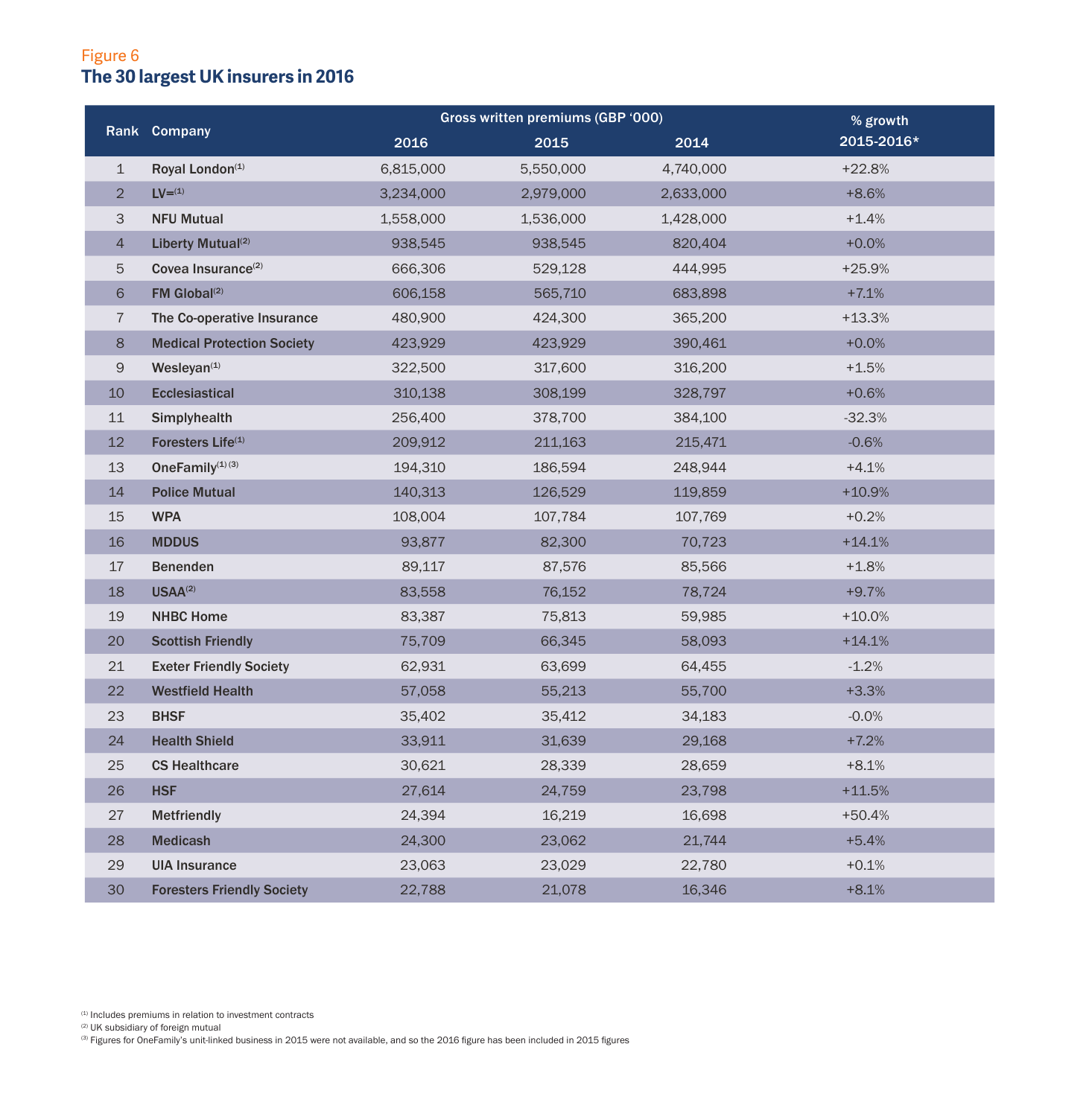## **Total assets of the mutual sector**

The UK mutual insurance sector held total assets of GBP 167.0 billion in 2016 (see Figure 7), an increase of 12.8% from 2015 (GBP 148.0 billion). Asset growth in 2016 was the strongest year recorded since the financial crisis. Total assets increased in eight of the previous nine years (with asset growth year-on-year since 2008) accumulating to an overall growth of 51% during this period.

Total investments of the mutual sector were valued at GBP 140.3 billion in 2016 and represented 84% of mutual insurers' total assets. 2016 was also the strongest year of investment growth for the mutual sector since 2007, increasing by 15% from the previous year (2015: GBP 122.0 billion).

The five largest mutual insurers by assets represented 83% of the total assets of the mutual sector. **Royal London**, the largest mutual in terms of premium income (see Figure 6), continued as the largest mutual ranked by total assets, contributing more than half (GBP 90.6 billion) of the mutual sector's total. Composite insurers **NFU Mutual** and LV= both held assets of more than GBP 15 billion in 2016. Life insurers Equitable Life (in run-off) and Wesleyan were the only other two mutuals with assets in excess of GBP 5 billion.

## **Members/policyholders of the mutual sector**

The number of members (or policyholders $3$ ) served by mutual insurers in the UK rose to 30.7 million in 2016 (see Figure 8), the highest level since 2011 (the first year for which membership figures have been collected). This represented a moderate increase of 1.6% from the previous year (2015: 30.2 million) and an overall growth of 13% since 2011 (27.1 million).

More than 60% of mutual insurers<sup>4</sup> in the UK experienced a growth in the number of members/ policyholders they served in 2016, highlighting that the benefits of being a member of a mutual company are as strong as ever for UK consumers.

### Figure 7 **Total assets and investments of the mutual sector**



#### Figure 8 **Number of members/ policyholders of the mutual sector**



<sup>3</sup> When the number of members were not available, figures on the number of policyholders or customers/ clients were taken.

<sup>4</sup> Where fgures on numbers of members/ policyholders were available.